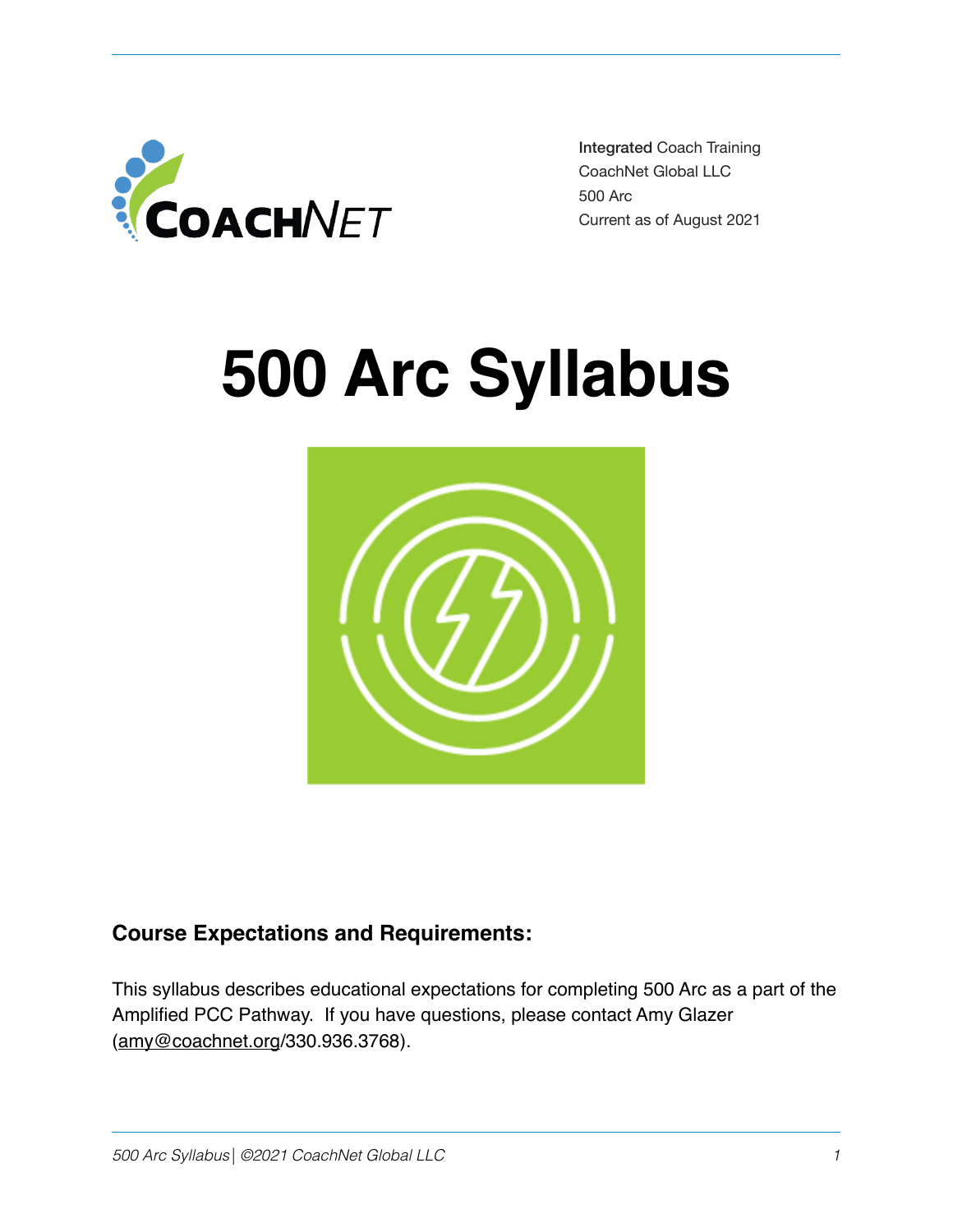#### **Basic Information:**

- 500 Arc
- Online

# **500 Arc is 20 Coach Specific Training Hours**:

- 8 x 120 minute class sessions (online)
- 1 x 120 minute phone-based, recorded triad (reviewed by Instructor)
- 6 writing assignments (submitted for review)

CoachNet uses a system called Zoom Meeting for our online training. You can access it through the Zoom Meeting app, or through your browser. You can acquire the link at [www.coachnet.org](http://www.coachnet.org) located in My Courses.

#### **Instructor**

**Dave Brunelle, PCC** [dave@rockcle.org](mailto:dave@rockcle.org) 216.224.7625

# **Contacting the CoachNet Team:**

Amy Glazer, PCC Director of Operations [amy@coachnet.org](mailto:amy@coachnet.org) 330.936.3768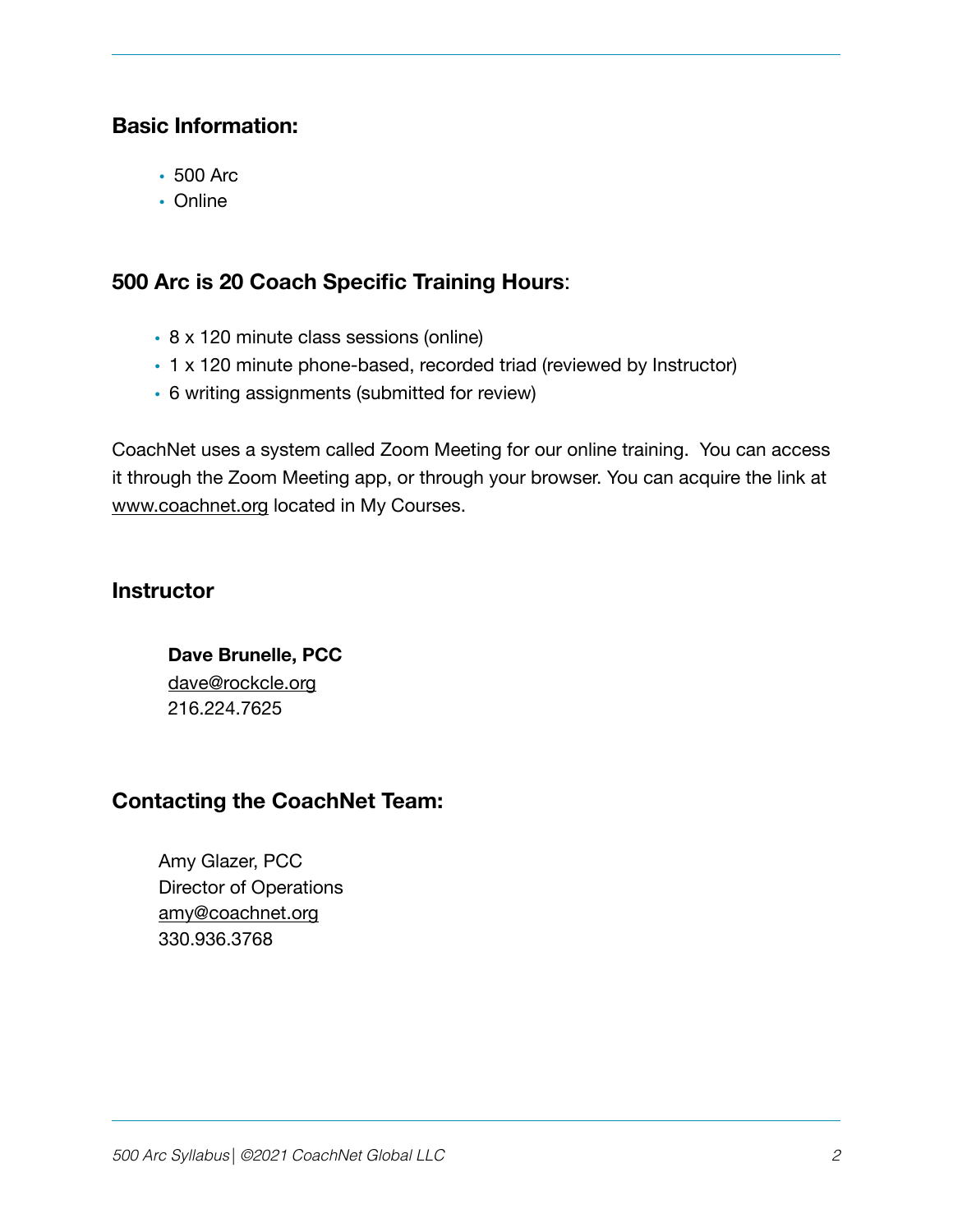#### **Website Description:**

Most coach training focuses on the skills a coach needs to deliver a single, high-quality coaching conversation. You set the coaching agreement, explore the key issues, listen for a breakthrough, and design specific actions for follow up.

Every one of those terms means something different when you look at them in the context of an entire coaching relationship. And that's where 500 Arc comes in.

In this 20-hour training opportunity, you will explore the four sub-cores of an effective coaching relationship. You'll understand how the coach's inner monologue changes through the various phases of the coaching relationship as the client builds clarity and moves toward their goals.

500 Arc also includes two live triads for practice coaching and written feedback from your instructor. You will complete 500 Arc with some short writing assignments and a final recorded triad that is scored against the PCC Markers used in the International Coach Federation credentialing process.

**Prerequisites:** To take course at the 500 level or above, you should meet the following pre-requisites:

- Complete 60 or more hours of coach training
- This course is designed for the credentialed coach
- Have 60 or more hours of coaching experience
- Instructor: Dave Brunelle, PCC
- Training Language: English

#### **500 Arc is 20 hours of coach specific training.**

- • 20 Hours, delivered fully online; 8 weeks of sessions, 2 hours in each online session
- Please check on [www.coachnet.org](http://www.coachnet.org) for when this class if offered
- Emphasis on understanding the full scope of a coaching relationship
- Receive feedback on recorded coaching conversations from experienced coaches to learn what to do (and sometimes what NOT to do)
- Practice coaching triads in live sessions 4 and 8 plus one final triad after session 8 that is recorded and reviewed by a CoachNet Trainer. You will also complete quizzes writing assignments in between sessions
- Optional final coaching conversation with a CoachNet trainer to receive personal and specific feedback on your coaching
- All 11 ICF Core Coaching Competencies are covered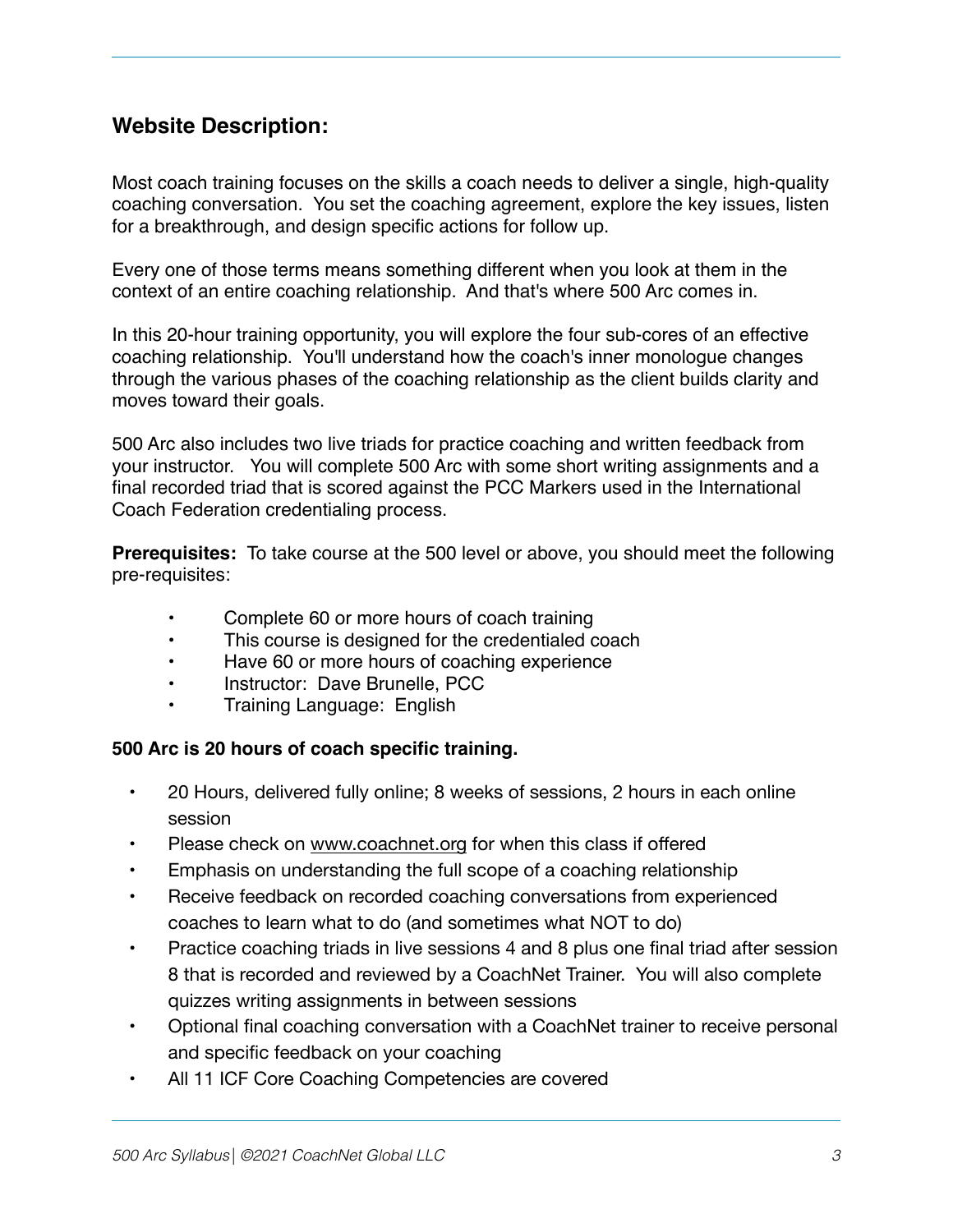# **Course Objectives:**

The objectives for this course are:

- Understand a coaching relationship as a story/narrative.
- Understand and apply a structure for an effective coaching relationship.
- Develop skills to assess progress in the relational Arc.
- Learn to use accountability tools to stay on track.
- Design & use corrective tools to get back on track.

# **Required Student Resources:**

To successfully complete 500 Arc you will need:

- A reliable internet connection
- A reliable telephone
- A copy of the 500 Arc Participant's Sessions Guide
- An email address
- Word processing software to submit final assignments in Microsoft Word format

# **Course Schedule/Outline/Calendar of Events:**

Your 500 Arc will follow the following formats online training for eight 2 hour sessions.

- Sessions 1-3 & 5-7 are live interactive learning
- Sessions 4 & 8 are a live practice triad exercise where you'll coach and be coached. You'll also receive feedback from the instructor and your peers

500 Arc also includes follow up triad and writing work, which is due 30 days after the last class. 500 Arc begins online 3-4 times per year. The Final Triad is recorded and evaluated by the CoachNet Team according to standards from the International Coach Federation as if you were submitting it with a credential application. The PCC Makers are the ICF standard for this evaluation.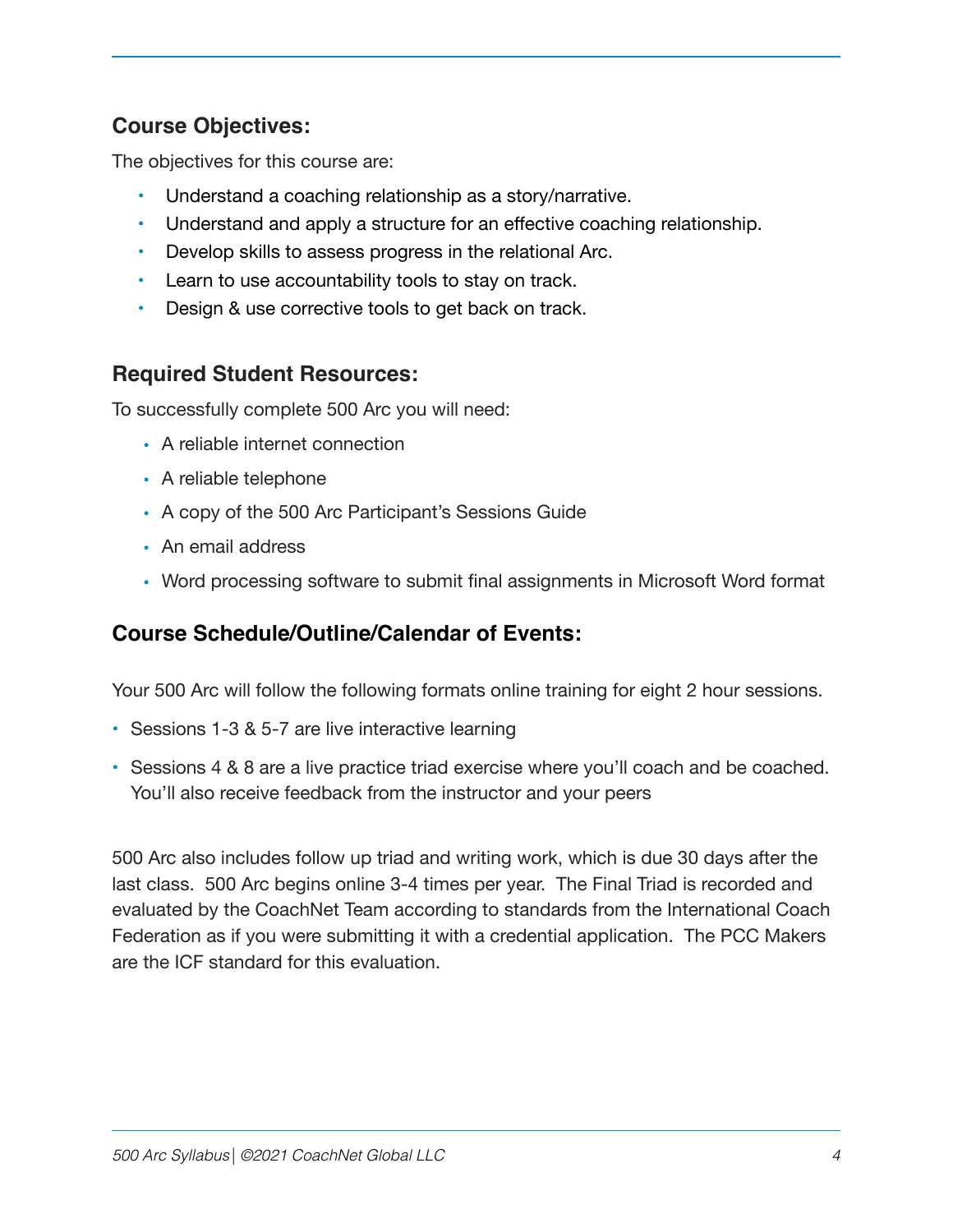#### *500 Arc Course Outline:*

| <b>Session</b>                          | Pre-Work                                                                             | <b>Class Focus</b>                                                     | <b>Follow Up Assignment</b>                      |
|-----------------------------------------|--------------------------------------------------------------------------------------|------------------------------------------------------------------------|--------------------------------------------------|
| 1.                                      | Google "coaching<br>demonstration".<br>Watch what you find.<br>Bring notes to class. | What is a Coaching<br>Arc? Why Coaching<br>Arcs?                       | Optional journal<br>assignment.                  |
| $\overline{2}$                          |                                                                                      | Intro to the Coach's<br>Journey                                        | Journal Assignment<br>$(15-45$ Minutes)          |
| 3                                       |                                                                                      | The LINK Core<br>Launch/Learn: The<br>Client's World                   | Journal Assignment<br>$(15-45$ Minutes)          |
| 4                                       |                                                                                      | Live Triad #1                                                          | No Assignment! Go<br>over your feedback.         |
| 5                                       |                                                                                      | Investigate/<br>Interrogate: What's<br><b>REALLY Going On?</b>         | Journal Assignment<br>$(15-45$ Minutes)          |
| 6                                       |                                                                                      | Negotiate/Navigate:<br>Leveraging Learning<br>for Action               | Journal Assignment<br>$(15-45$ Minutes)          |
| $\overline{7}$                          |                                                                                      | Know/Go: Keep<br>Doing What You're<br>Doing (or Don't)  <br>Evaluation | Journal Assignment<br>$(15-45$ Minutes)          |
| 8 <sup>1</sup>                          | Prepare your<br>questions about<br>coaching.                                         | Live Triad #2                                                          | Prepare for Final<br>Triad!                      |
| 30 Days after Session<br>8              |                                                                                      | <b>Complete Writing</b><br>Assignments                                 | Email to your<br>instructor when<br>you're done. |
| 30 Days after Session<br>8              |                                                                                      | Grace period to<br>complete Triads ends.                               |                                                  |
| 30-60 Days after<br>Session 8           |                                                                                      | Portfolio & Triad<br>Review                                            |                                                  |
| A maximum of 60<br>Days after Session 8 |                                                                                      | Feedback &<br>Certificate issued.                                      |                                                  |

All assignments must be submitted to the Instructor within 30 days of session 8.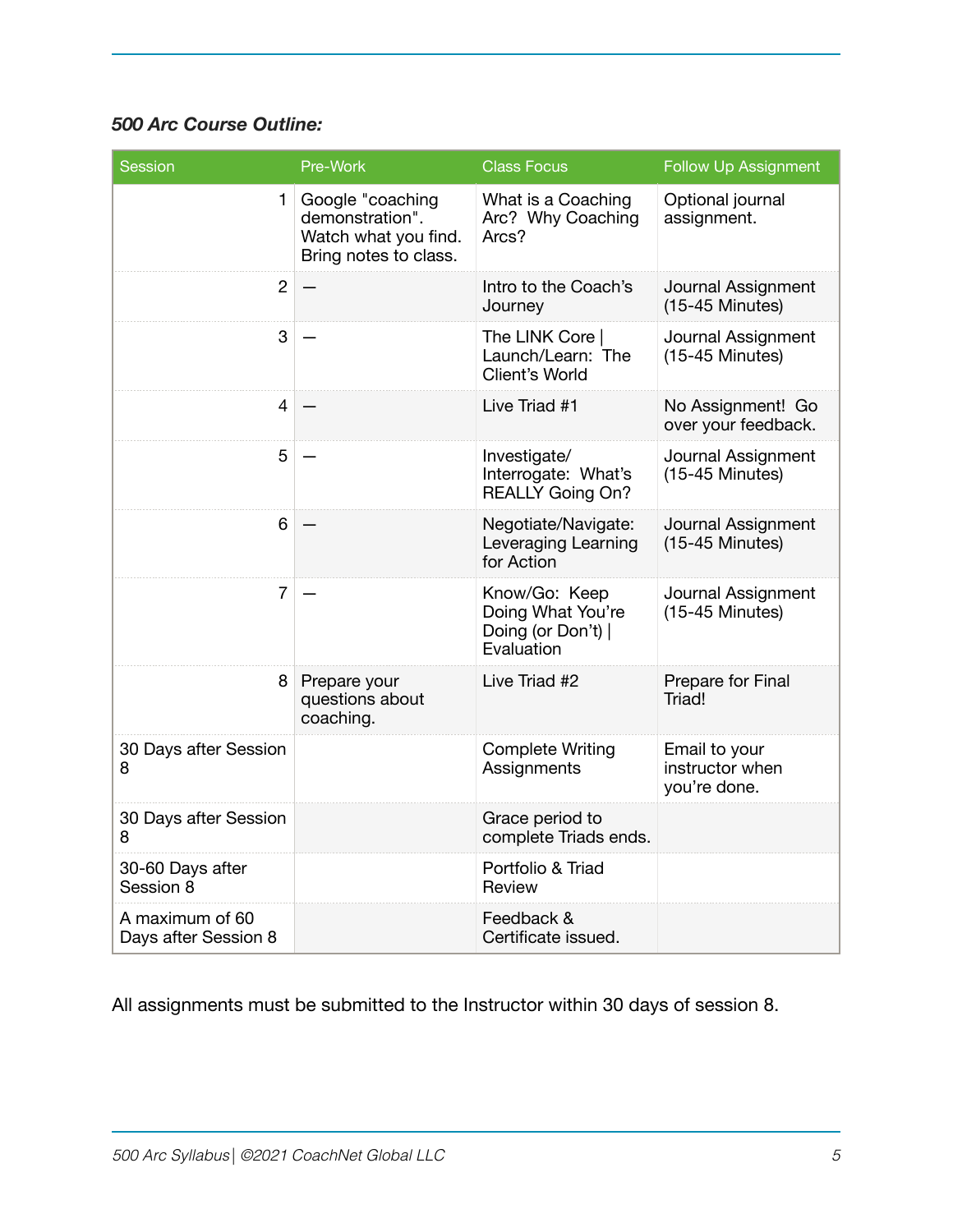# **Criteria for Grading:**

500 Arc is conducted on a pass/fail basis.

You will pass 500 Arc if:

- You attend the required 75% of live course sessions and participate in class discussions
- You listen to the recordings of missed session
- You submit your writing assignments demonstrating comprehension and application of the material
- Your coaching triads are completed and you demonstrate learning and application of coaching concepts

#### **Suggested Bibliography:**

Reitz, Jonathan. Coaching Hacks. Cleveland, OH CoachNet Global LLC. 2017

Ogne, Steven L. & Roehl, Tim. Transformissional Coaching: Empowering Leaders [in a Changing Ministry World](http://amzn.to/1JKNVnw). Nashville, TN B&H Publishing Group. 2008.

Reitz, Jonathan. [A Theology of Coaching](https://coachnet.leadpages.net/a-theology-of-coaching-coachnet/). Cleveland, OH CoachNet Global LLC. 2014

Whitmore, John. [Coaching for Performance.](http://amzn.to/1AZ6BLn) Hoboken, NJ Pfeiffer & Company. 1992.

Whitworth, Laura; Kimsey-House, Henry; and Sandahl, Phil. [Co-Active Coaching.](http://amzn.to/1EHPMW0)  [Boston, MA. Nicholas Brealey Publishing, 3rd Edition](http://amzn.to/1EHPMW0) 2011.